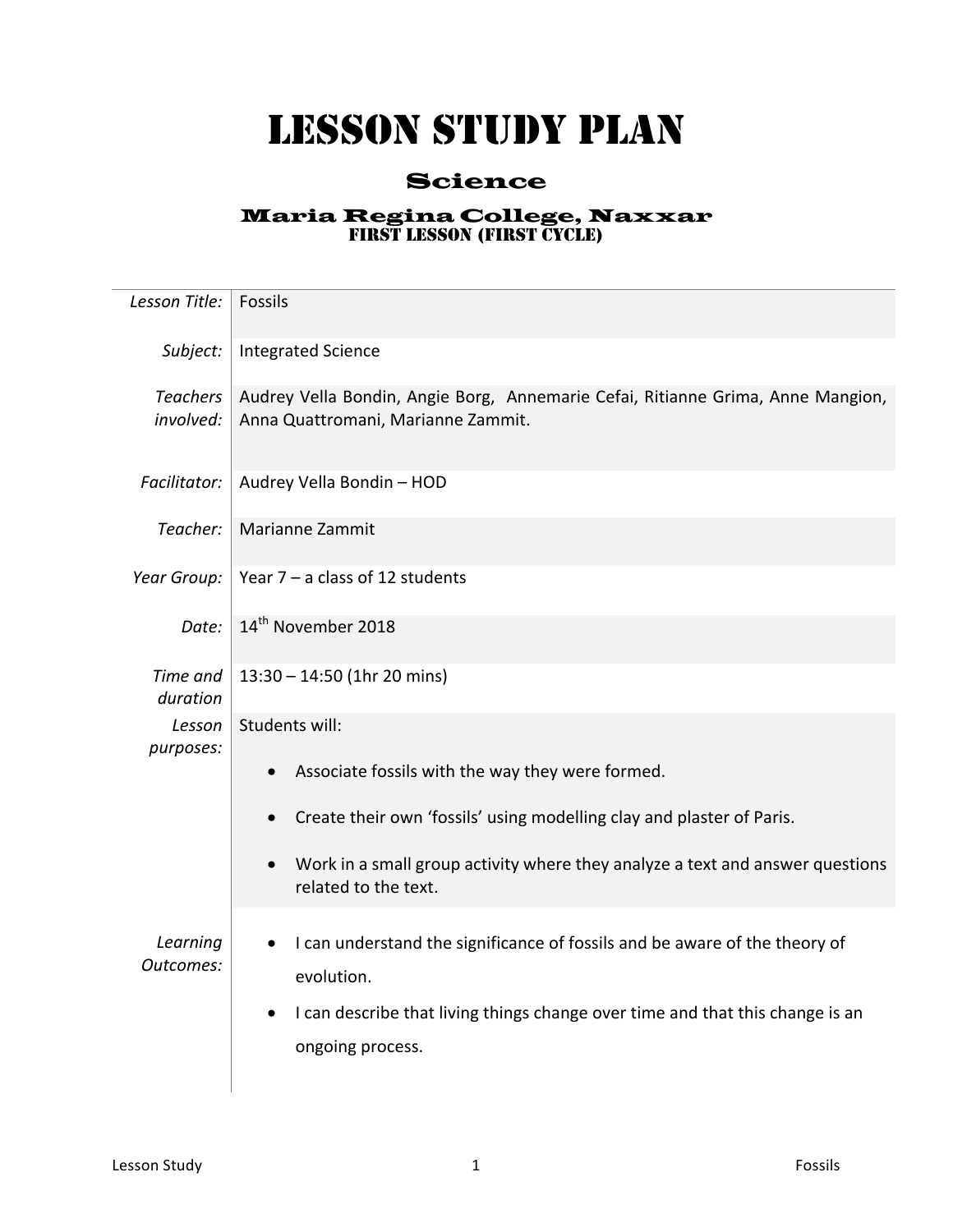| This lesson links to the subject focus 'Life on Earth' through the Year 7 Unit 'Living<br>Lesson<br>Things and the Environment'.                                                                                                                                                                                                                                                                                                                                                                                                                                                             |
|----------------------------------------------------------------------------------------------------------------------------------------------------------------------------------------------------------------------------------------------------------------------------------------------------------------------------------------------------------------------------------------------------------------------------------------------------------------------------------------------------------------------------------------------------------------------------------------------|
| Students will take a close look at what the word 'fossil' means.<br>In groups they will try their hand at producing 'fossils' with modelling clay and plaster<br>of Paris.                                                                                                                                                                                                                                                                                                                                                                                                                   |
| They will after be presented with a text giving an account of an actual local fossil<br>discovery through which they will probe into the significance of such a discovery.                                                                                                                                                                                                                                                                                                                                                                                                                   |
| In the closing activity students will share their insights and be encouraged to ask/<br>discuss implications which would pertain mostly to the realms of science and religion.                                                                                                                                                                                                                                                                                                                                                                                                               |
| We included group work as it has several benefits mainly:                                                                                                                                                                                                                                                                                                                                                                                                                                                                                                                                    |
| • Students engaged in group work, or cooperative learning, show increased<br>individual achievement compared to students working alone.                                                                                                                                                                                                                                                                                                                                                                                                                                                      |
| Student group work enhances communication and collaboration.                                                                                                                                                                                                                                                                                                                                                                                                                                                                                                                                 |
| We included an activity that encourages critical thinking as it has these benefits:                                                                                                                                                                                                                                                                                                                                                                                                                                                                                                          |
| The students actively participate in their learning process.                                                                                                                                                                                                                                                                                                                                                                                                                                                                                                                                 |
| The students gain ownership of what they have learned during the lesson.                                                                                                                                                                                                                                                                                                                                                                                                                                                                                                                     |
| The students learn to use evidence to make judgements.<br>٠                                                                                                                                                                                                                                                                                                                                                                                                                                                                                                                                  |
| Video clip 'What's a Fossil?<br>Interactive whiteboard with 6 flipcharts containing a quiz style activity to<br>match fossils with their type of formation and pictures of tube worms to<br>correspond with the text activity.<br>Some real fossils<br>plaster of Paris, modelling clay, small beakers, small plastic bowls, brown<br>paper, stirring rods, spatulas, Vaseline, shell and bone specimens to be used in<br>producing 'fossils' made of plaster of Paris, timers, disposable gloves<br>some exemplars of the above process<br>handouts with text and questions for discussion. |
|                                                                                                                                                                                                                                                                                                                                                                                                                                                                                                                                                                                              |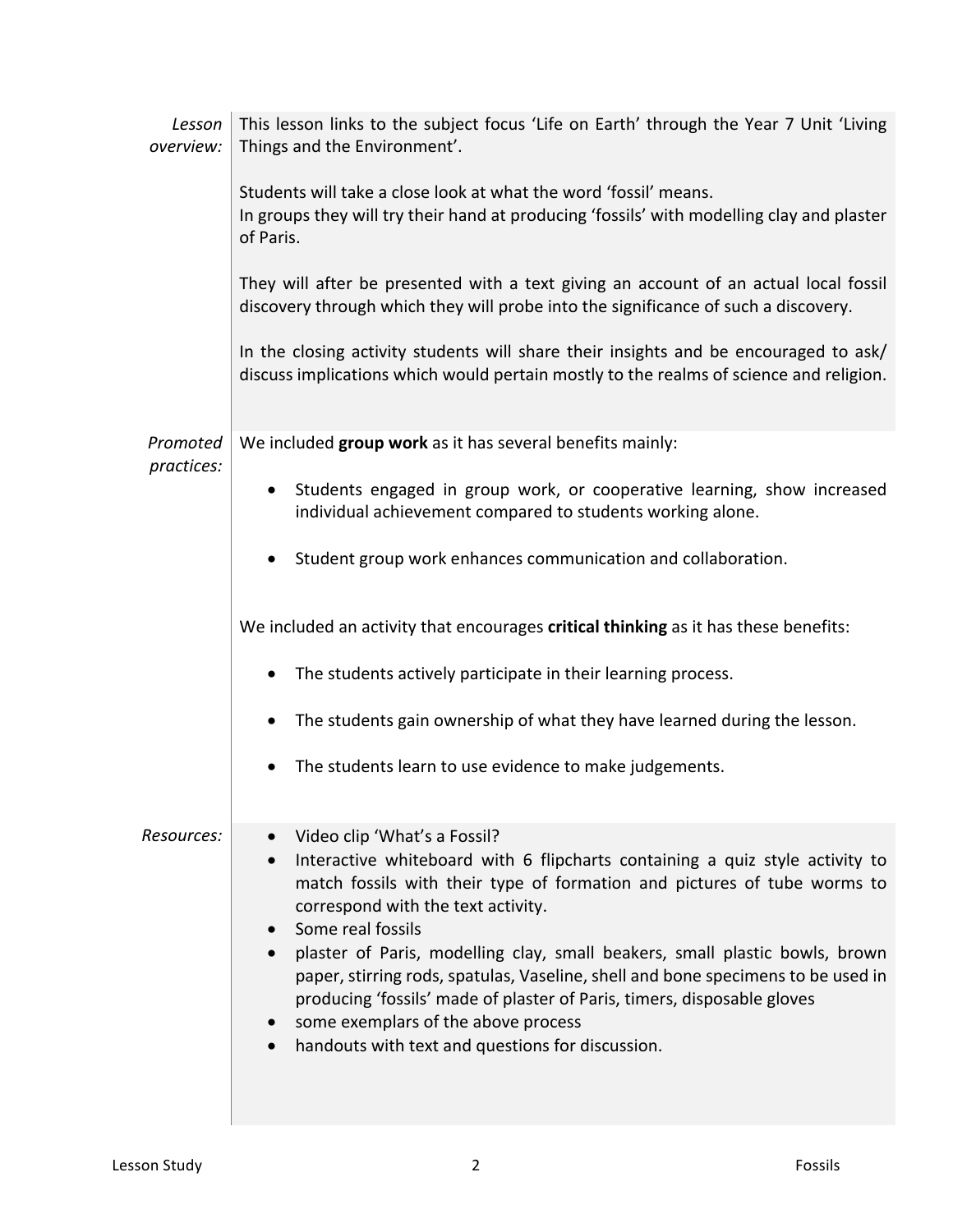

| Part 1                           | <b>Teacher says:</b>                                                                                                                                                                                                            |
|----------------------------------|---------------------------------------------------------------------------------------------------------------------------------------------------------------------------------------------------------------------------------|
|                                  | Good morning!                                                                                                                                                                                                                   |
| Lesson                           | We are going to be talking about fossils today.                                                                                                                                                                                 |
| introduction                     | Do you know what a fossil is?                                                                                                                                                                                                   |
| 5 mins                           | (Accept suggestions and write them down on the iwb).                                                                                                                                                                            |
| Part 2                           | Show video 'What is a Fossil?'                                                                                                                                                                                                  |
| <b>Imparting</b><br>knowledge to | After the video review what a fossil is, showing the definition on the flip chart,<br>namely:                                                                                                                                   |
| the class                        | 'Fossils are the remains or traces of plants and animals that lived long ago'.                                                                                                                                                  |
| 15 mins                          | Guide students to be aware that there are various types of fossils. For<br>simplification these can be listed under the following three headings: (Make<br>use of the next flipchart for this).                                 |
|                                  | Mould and cast-after being buried under sediment that hardens into rock,<br>$\bullet$<br>the hard parts of an animal, such as bones/teeth/shell, are dissolved away<br>by water and replaced by minerals from the ground water. |
|                                  | Preserved remains- an organism is preserved almost in its original state<br>$\bullet$<br>when it is buried in ice, amber or tar.                                                                                                |
|                                  | Trace fossils- traces of activities that are left in the rock. They might be<br>$\bullet$<br>footprints, egg shells, tooth marks, faeces                                                                                        |
|                                  | As a resume use the flipcharts showing a total of six remains wherein students                                                                                                                                                  |
|                                  | identify the type of fossil.                                                                                                                                                                                                    |
|                                  | Show some real fossils and discuss how these might have been formed.                                                                                                                                                            |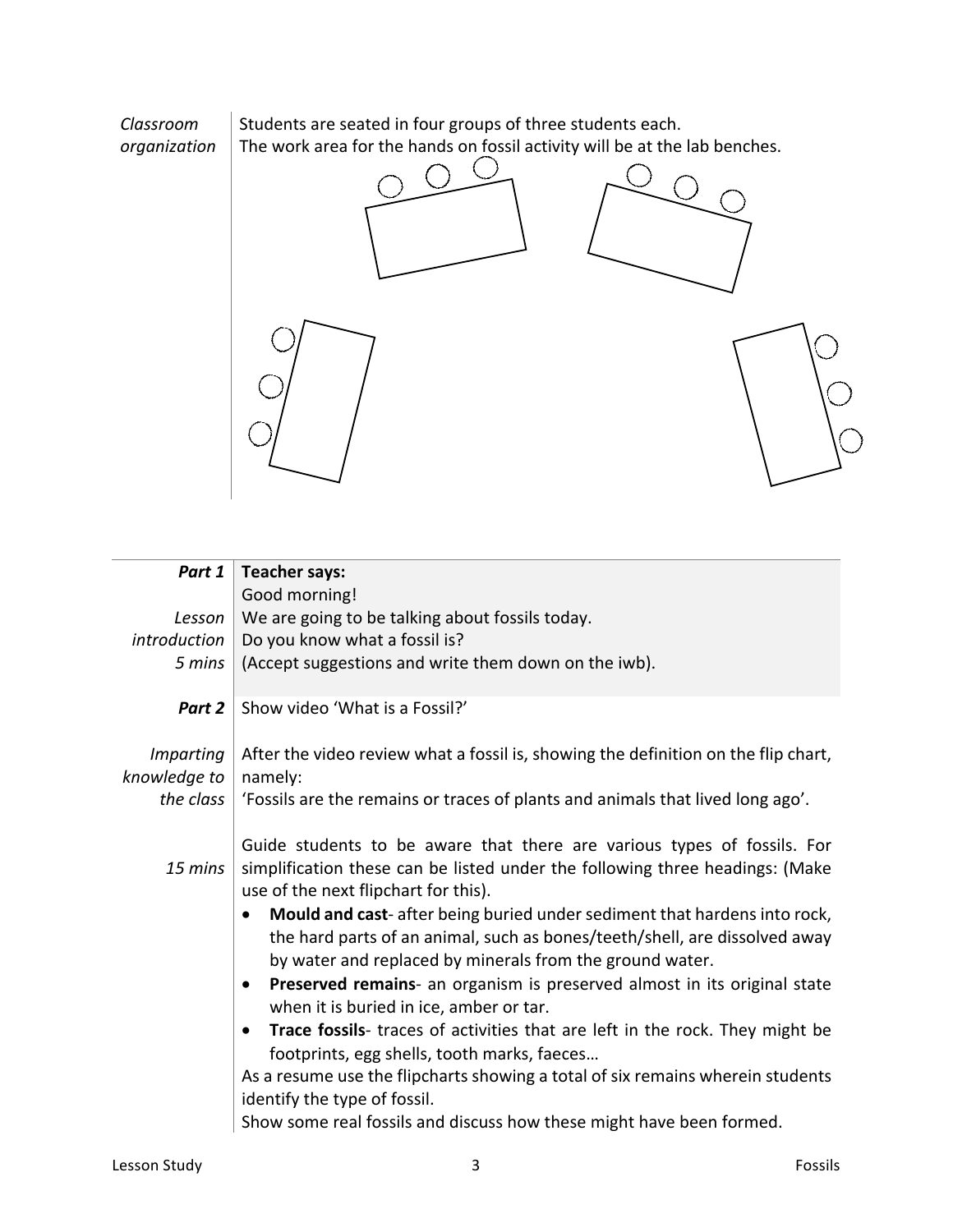| Part 3                                       | <b>Explanation: How to make a fossil</b>                                                                                                                                                                                                                                                                                                                                                                                                                                                                                                                                                                                                                                                                                                                                                                                                                                                                                                                                                                                                                                                        |
|----------------------------------------------|-------------------------------------------------------------------------------------------------------------------------------------------------------------------------------------------------------------------------------------------------------------------------------------------------------------------------------------------------------------------------------------------------------------------------------------------------------------------------------------------------------------------------------------------------------------------------------------------------------------------------------------------------------------------------------------------------------------------------------------------------------------------------------------------------------------------------------------------------------------------------------------------------------------------------------------------------------------------------------------------------------------------------------------------------------------------------------------------------|
| Group work<br>activity                       | 'How about making our own fossils?'<br>You will be using modelling clay to make a 'mould' of a bone or shell. When<br>the mould (shape) is ready we will pour the plaster of Paris into the empty<br>mould and leave it there to dry. When it is dry (we will have to wait until<br>another lesson to see this) we will 'excavate' it (by breaking away the<br>modelling clay) – and see our own fossils. The fossils will look like this (show<br>the prepared exemplars at this point).                                                                                                                                                                                                                                                                                                                                                                                                                                                                                                                                                                                                       |
| 25 mins                                      | Steps for activity (it might be a good idea if a demo is done concurrently):<br>Assign working areas with all implements ready.<br>Work must be done over a sheet of brown paper.<br>$\bullet$<br>Take a piece of modelling clay - knead it and flatten it out, leaving it<br>$\bullet$<br>rather thick.<br>Get your specimen and smear it generously with Vaseline.<br>$\bullet$<br>Press the specimen down into the clay to get an impression.<br>$\bullet$<br>Gently pull away the specimen to leave a mould in its shape.<br>$\bullet$<br>Prepare the plaster of Paris - in a small beaker measure 20ml of water<br>$\bullet$<br>and pour this into the little plastic bowl. In another small beaker<br>measure out 40ml of plaster of Paris powder.<br>Carefully sprinkle the powder over the water without stirring it.<br>$\bullet$<br>After one minute stir the mixture and leave for another minute.<br>$\bullet$<br>Pour this mixture into the mould, being careful to fill out all the spaces.<br>$\bullet$<br>Leave the plaster of Paris to dry for at least 24 hours.<br>$\bullet$ |
| Part 4                                       | Have student back at their desks in groups and give out the text 'Millions of<br>Years Old Fossils Discovered in Two Great Rocks near University Entrance'.                                                                                                                                                                                                                                                                                                                                                                                                                                                                                                                                                                                                                                                                                                                                                                                                                                                                                                                                     |
| Reading and<br>short text<br>10mins          | analyzing $a \mid$ Introduce the activity:<br>This paragraph we are handing out to you is about a recent discovery in Malta.<br>Read it carefully and answer the questions listed below the text.<br>The pictures on the iwb help you to understand what tube worms are and what<br>fossilized tube worms would look like'.                                                                                                                                                                                                                                                                                                                                                                                                                                                                                                                                                                                                                                                                                                                                                                     |
| Sharing of<br>suggested<br>answers.<br>5mins | After the students have read and answered the text, answers are shared<br>verbally.<br><b>Expected answers:</b><br>1. Plant or animal species that no longer exists.<br>The islands were once under the sea.<br>2.<br>3. Fossils help us to understand forms of life that once existed.                                                                                                                                                                                                                                                                                                                                                                                                                                                                                                                                                                                                                                                                                                                                                                                                         |